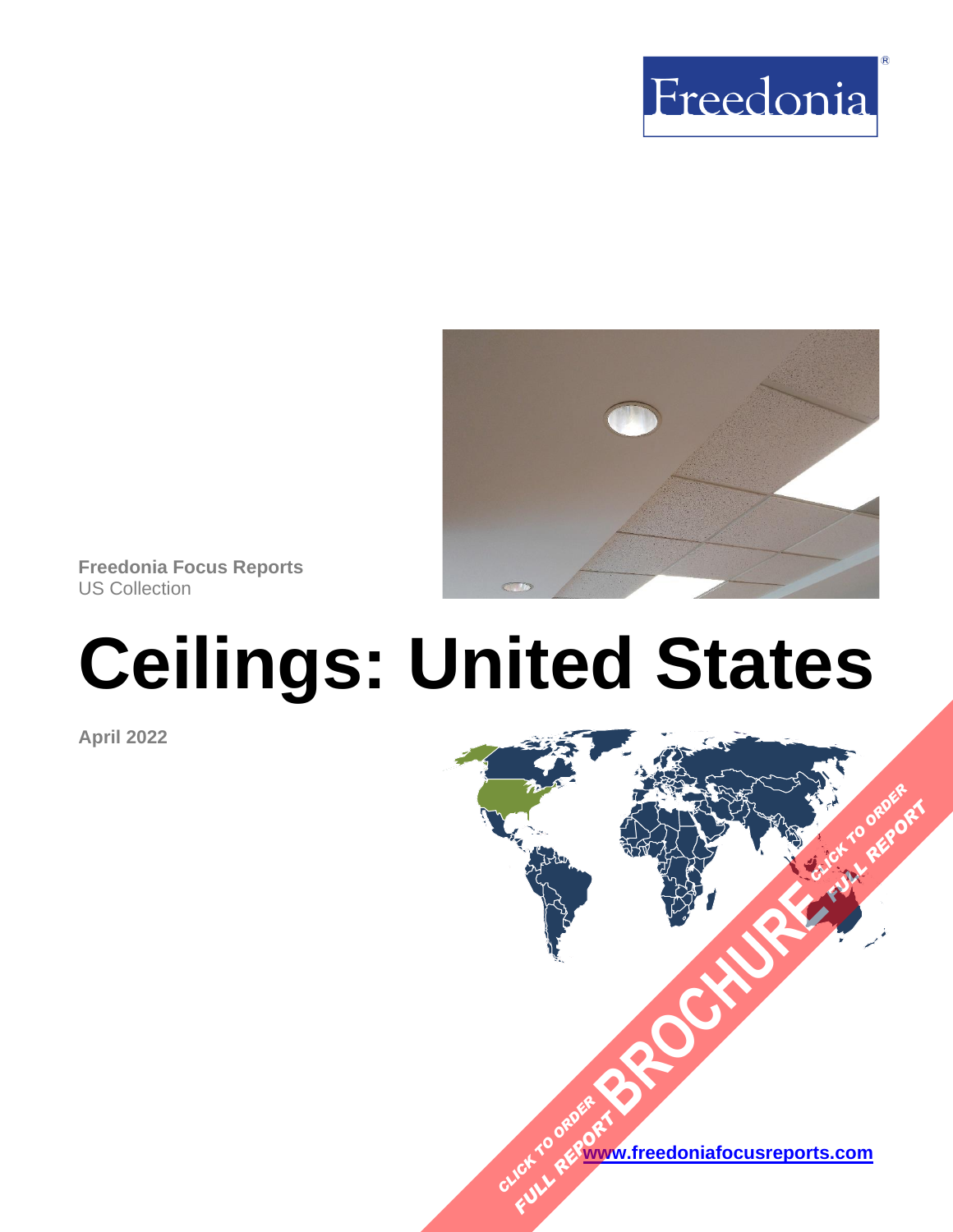# **Table of Contents**

|  | 1. Highlights                                 | 3              |
|--|-----------------------------------------------|----------------|
|  | 2. Market Environment                         | 5              |
|  | <b>Historical Trends</b>                      | 5              |
|  | Key Economic Indicators                       | 6              |
|  | COVID-19 Impact                               | $\overline{7}$ |
|  | <b>Environmental &amp; Regulatory Factors</b> | 9              |
|  | 3. Segmentation & Forecasts                   | 15             |
|  | Products                                      | 15             |
|  | <b>Ceiling Tiles</b>                          | 16             |
|  | <b>Suspension Systems</b>                     | 17             |
|  | <b>Specialty Ceilings</b>                     | 18             |
|  | Markets                                       | 21             |
|  | <b>Commercial Buildings</b>                   | 22             |
|  | <b>Residential Buildings</b>                  | 23             |
|  | 4. Industry Structure                         | 25             |
|  | <b>Industry Characteristics</b>               | 25             |
|  | <b>Market Share</b>                           | 26             |
|  | Armstrong World Industries                    | 27             |
|  | Knauf                                         | 29             |
|  | CertainTeed                                   | 29             |
|  | 5. About This Report                          | 30             |
|  | Scope                                         | 30             |
|  | Sources                                       | 30             |
|  | <b>Industry Codes</b>                         | 31             |
|  | Freedonia Methodology                         | 31             |
|  | Resources                                     | 33             |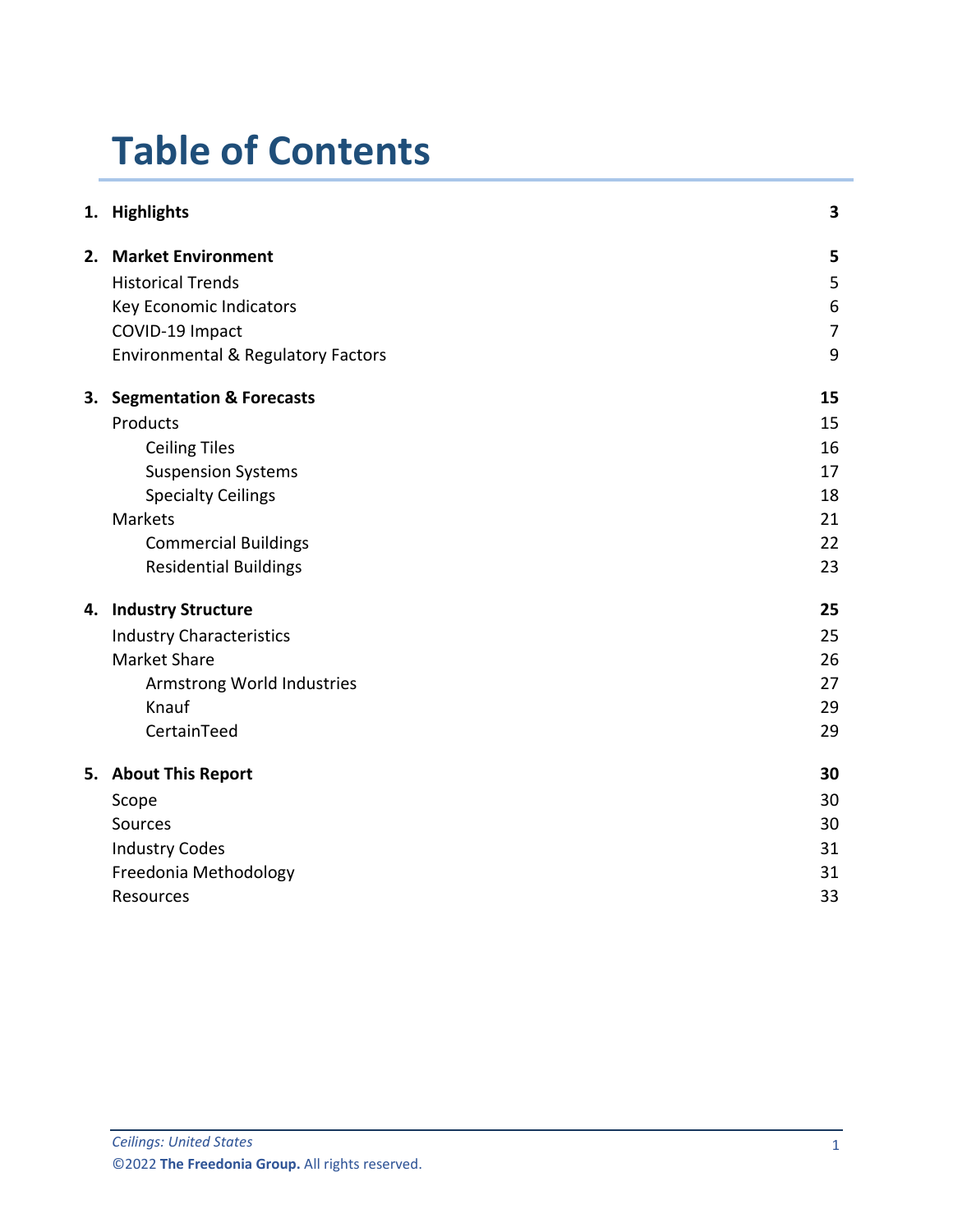# **List of Tables & Figures**

| Figure 1   Key Trends in US Ceiling Demand, 2021 - 2026                | 4  |
|------------------------------------------------------------------------|----|
| Figure 2   US Ceiling Demand Trends, 2011 - 2021                       | 5  |
| Table 1   Key Indicators for US Ceiling Demand, 2011 - 2026 (US\$ bil) | 6  |
| Figure 3   US Ceiling Demand by Product, 2011 - 2026 (US\$ mil)        | 15 |
| Table 2   US Ceiling Demand by Product, 2011 - 2026 (US\$ mil)         | 15 |
| Figure 4   US Ceiling Demand by Product, 2011 - 2026 (%)               | 20 |
| Figure 5   US Ceiling Demand by Market, 2011 - 2026 (US\$ mil)         | 21 |
| Table 3   US Ceiling Demand by Market, 2011 - 2026 (US\$ mil)          | 21 |
| Figure 6   US Ceiling Demand by Market, 2011 - 2026 (%)                | 24 |
| Figure 7   US Ceiling Market Share by Company, 2021 (%)                | 27 |
| Table 4   Leading Suppliers to the US Ceiling Market by Product        | 27 |
| Table 5   NAICS & SIC Codes Related to Ceilings                        | 31 |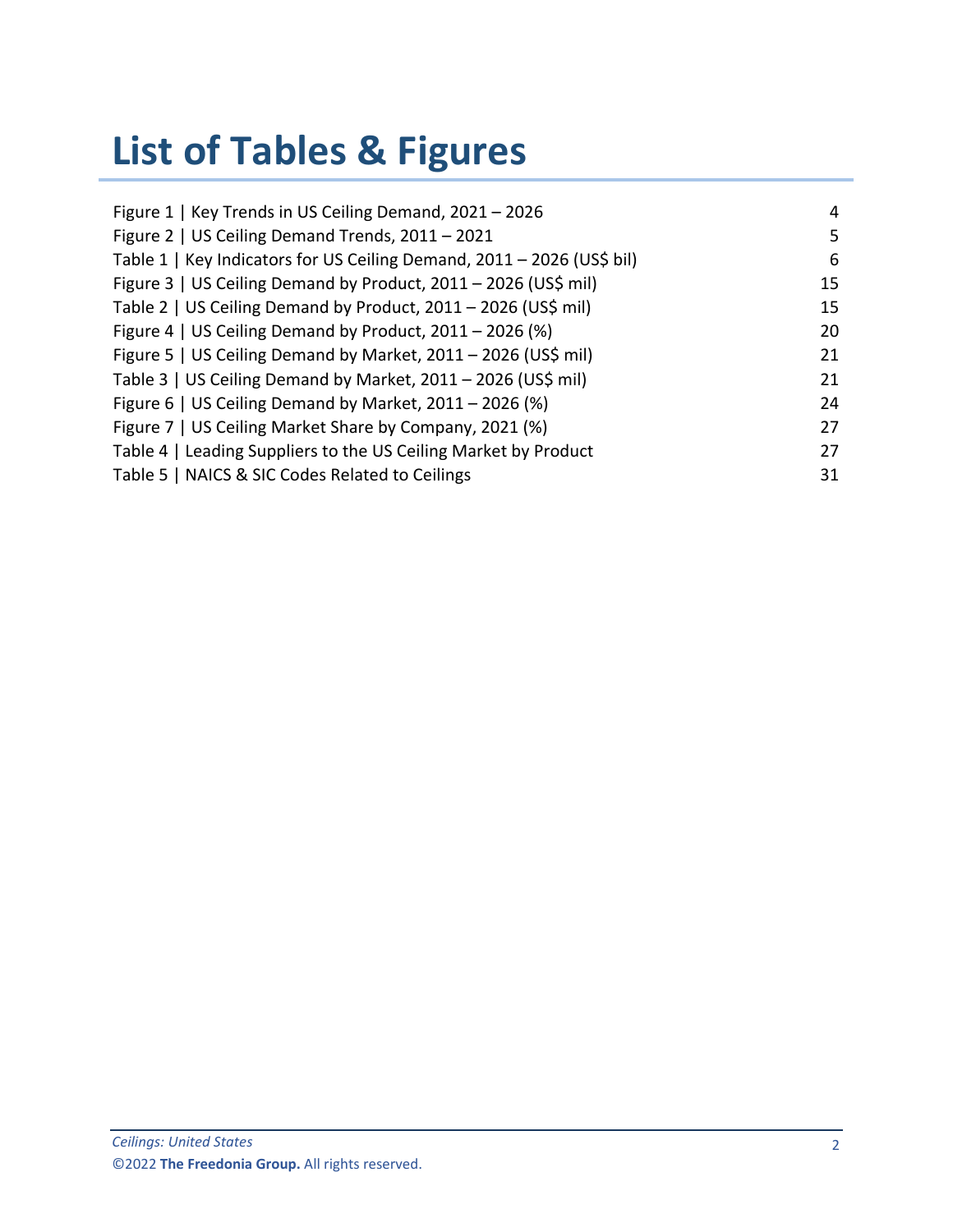# <span id="page-3-0"></span>**5. About This Report**

## <span id="page-3-1"></span>**Scope**

This report forecasts to 2026 US ceiling demand in nominal US dollars at the manufacturer level. Total demand is segmented by product in terms of:

- ceiling tiles
- suspension systems
- specialty ceilings, such as clouds, baffles, and stretch ceilings

Total demand is also segmented by market as follows:

- commercial buildings
- residential buildings

To illustrate historical trends, total demand is provided in annual series from 2011 to 2021; the various segments are reported at five-year intervals for 2011, 2016, and 2021.

Excluded from the scope of this report are:

- drywall (which itself is typically covered by paint, joint compound, or some form of spray coating)
- open plenum (open deck or exposed upper structure) surfaces
- return vents and other in-ceiling non-ceiling products (such as recessed lights)

Key macroeconomic indicators are also provided with quantified trends. Other various topics, including profiles of pertinent leading companies, are covered in this report. A full outline of report items by page is available in the Table of Contents.

## <span id="page-3-2"></span>**Sources**

*Ceilings: United States* (FF60073) is based on *[Ceilings,](http://www.freedoniagroup.com/DocumentDetails.aspx?ReferrerId=FL-FOCUS&studyid=4408)* a comprehensive industry study published by The Freedonia Group. Reported findings represent the synthesis and analysis of data from various primary, secondary, macroeconomic, and demographic sources, such as:

- firms participating in the industry, and their suppliers and customers
- government/public agencies
- intergovernmental organizations
- trade associations and their publications
- the business and trade press
- indicator forecasts by The Freedonia Group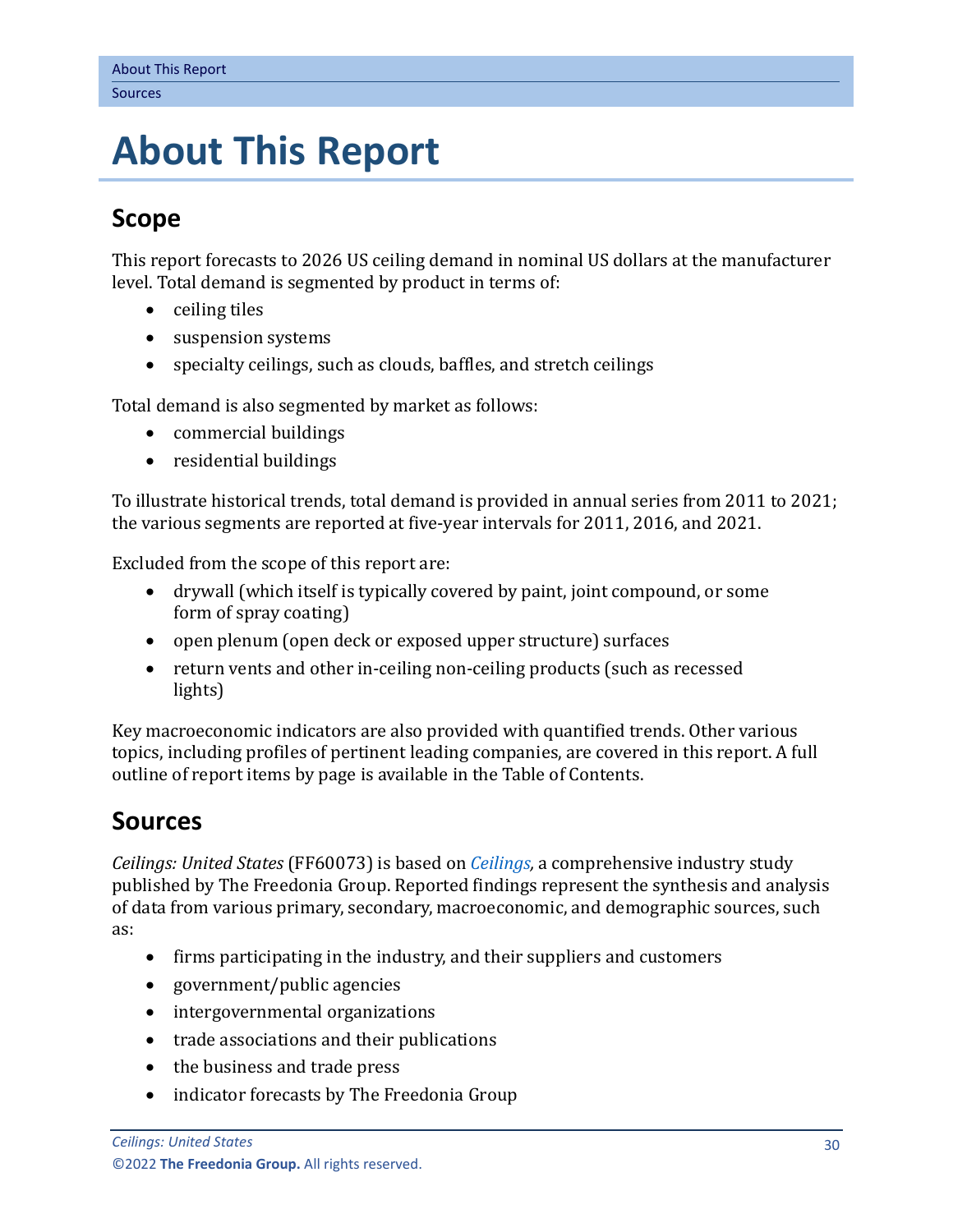| About This Report     |  |  |
|-----------------------|--|--|
| Freedonia Methodology |  |  |

• the findings of other reports and studies by The Freedonia Group

Specific sources and additional resources are listed in the Resources section of this publication for reference and to facilitate further research.

# <span id="page-4-0"></span>**Industry Codes**

<span id="page-4-2"></span>

| Table 5   NAICS & SIC Codes Related to Ceilings                   |                                                                        |                                                         |                                         |  |  |  |
|-------------------------------------------------------------------|------------------------------------------------------------------------|---------------------------------------------------------|-----------------------------------------|--|--|--|
| NAICS/SCIAN 2017<br>North American Industry Classification System |                                                                        | <b>SIC</b><br><b>Standard Industrial Classification</b> |                                         |  |  |  |
| 327993                                                            | Mineral wool products (e.g., board, insulation, tile)<br>manufacturing | 3296                                                    | Mineral wool                            |  |  |  |
| 327420                                                            | Gypsum building products manufacturing                                 | 3275                                                    | Gypsum products                         |  |  |  |
| 321999                                                            | All other miscellaneous wood product<br>manufacturing                  | 2499                                                    | Wood products, not elsewhere classified |  |  |  |

Source: US Census Bureau

# <span id="page-4-1"></span>**Freedonia Methodology**

The Freedonia Group, a subsidiary of MarketResearch.com, has been in business for more than 30 years and in that time has developed a comprehensive approach to data analysis that takes into account the variety of industries covered and the evolving needs of our customers.

Every industry presents different challenges in market sizing and forecasting, and this requires flexibility in methodology and approach. Freedonia methodology integrates a variety of quantitative and qualitative techniques to present the best overall picture of a market's current position as well as its future outlook: When published data are available, we make sure they are correct and representative of reality. We understand that published data often have flaws either in scope or quality, and adjustments are made accordingly. Where no data are available, we use various methodologies to develop market sizing (both top-down and bottom-up) and then triangulate those results to come up with the most accurate data series possible. Regardless of approach, we also talk to industry participants to verify both historical perspective and future growth opportunities.

Methods used in the preparation of Freedonia market research include, but are not limited to, the following activities: comprehensive data mining and evaluation, primary research, consensus forecasting and analysis, ratio analysis using key indicators, regression analysis, end use growth indices and intensity factors, purchase power parity adjustments for global data, consumer and end user surveys, market share and corporate sales analysis, product lifespan analysis, product or market life cycle analysis, graphical data modeling, long-term historical trend analysis, bottom-up and top-down demand modeling, and comparative market size ranking.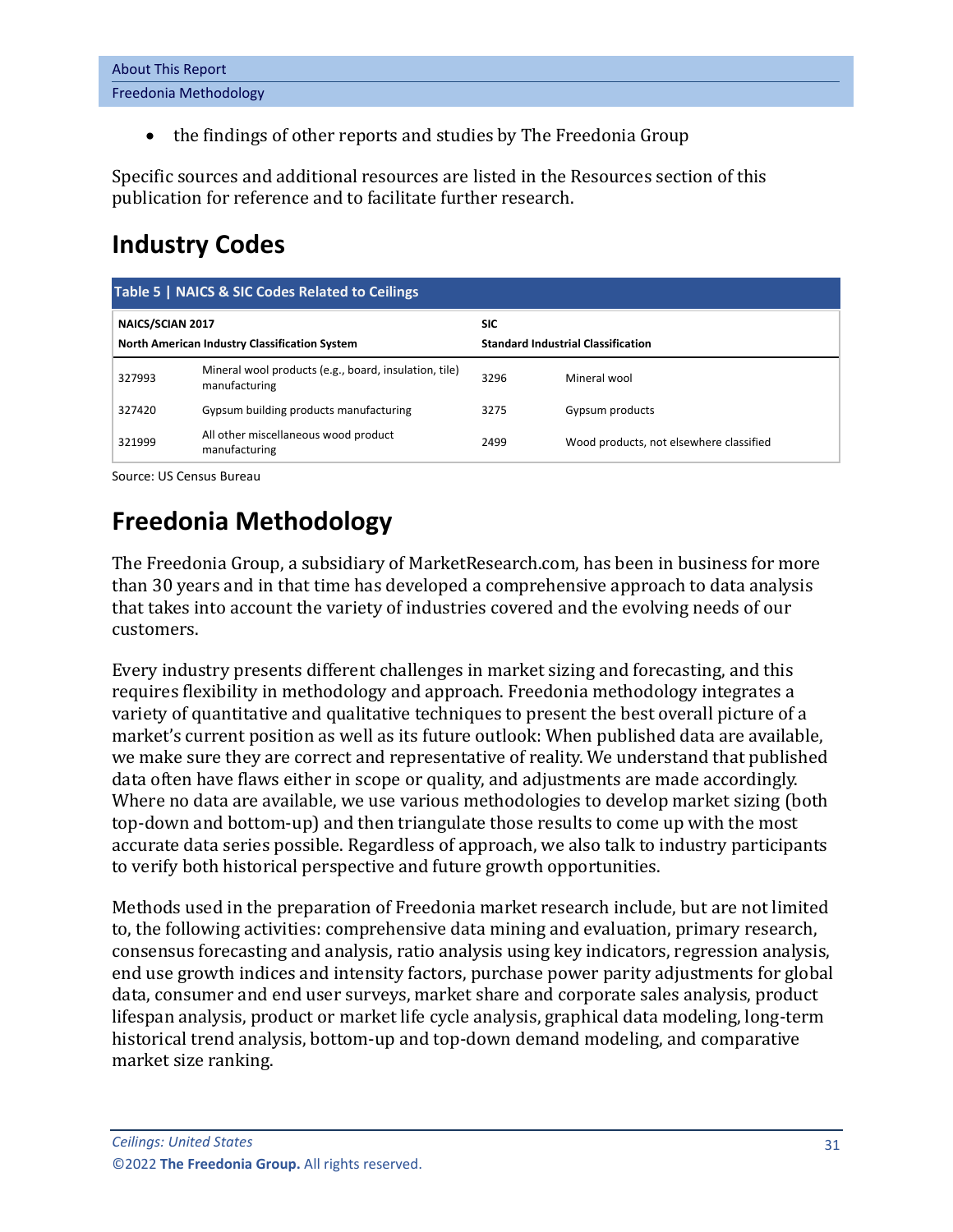| <b>About This Report</b> |
|--------------------------|
| Freedonia Methodology    |

Freedonia quantifies trends in various measures of growth and volatility. Growth (or decline) expressed as an average annual growth rate (AAGR) is the least squares growth rate, which takes into account all available datapoints over a period. The volatility of datapoints around a least squares growth trend over time is expressed via the coefficient of determination, or  $r^2$ . The most stable data series relative to the trend carries an  $r^2$  value of 1.0; the most volatile – 0.0. Growth calculated as a compound annual growth rate (CAGR) employs, by definition, only the first and last datapoints over a period. The CAGR is used to describe forecast growth, defined as the expected trend beginning in the base year and ending in the forecast year. Readers are encouraged to consider historical volatility when assessing particular annual values along the forecast trend, including in the forecast year.

# **Copyright & Licensing**

The full report is protected by copyright laws of the United States of America and international treaties. The entire contents of the publication are copyrighted by The Freedonia Group.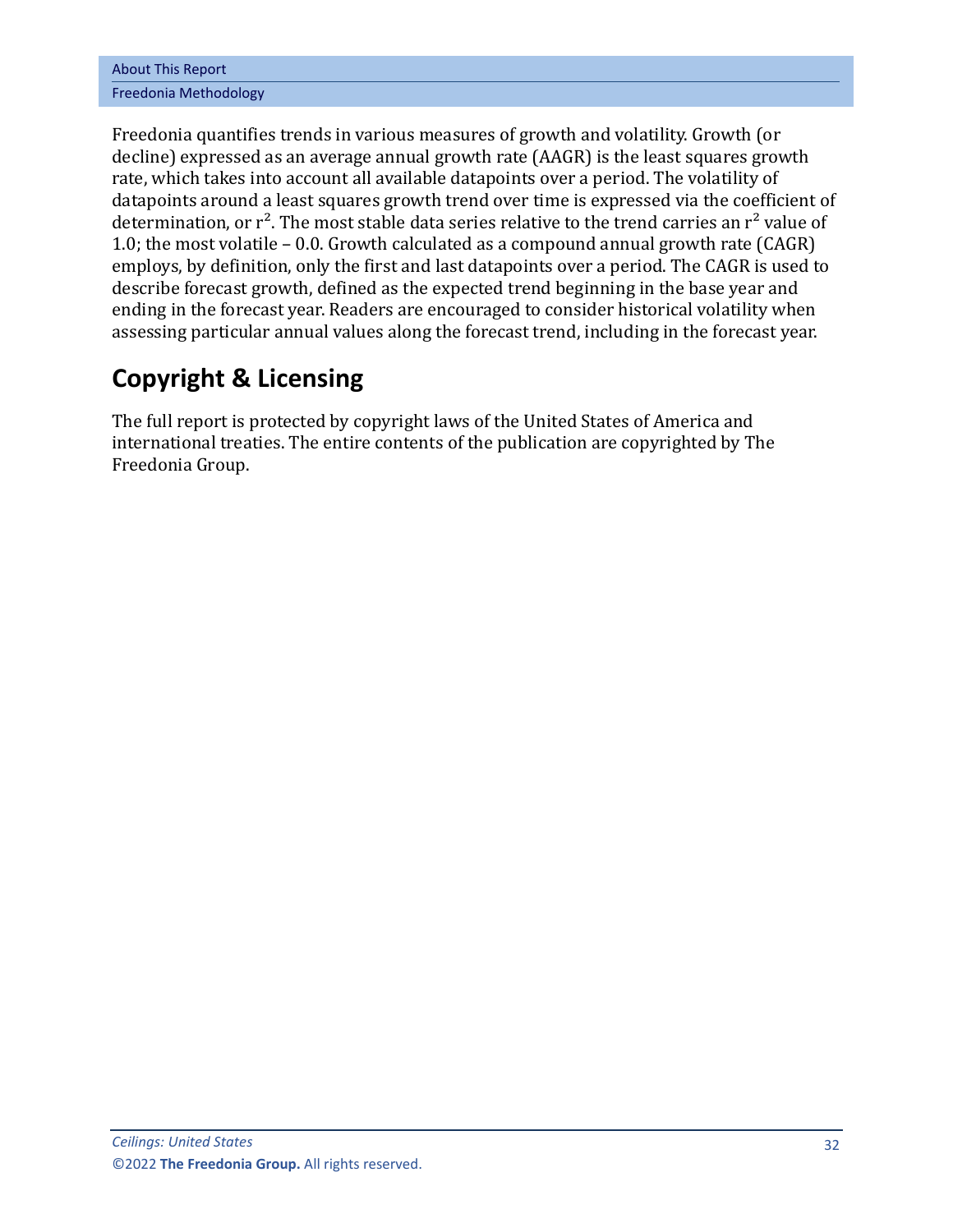## <span id="page-6-0"></span>**Resources**

#### **The Freedonia Group**

*[Ceilings](http://www.freedoniagroup.com/DocumentDetails.aspx?ReferrerId=FL-FOCUS&studyid=4408)*

#### **[Freedonia Industry Studies](http://www.freedoniagroup.com/Home.aspx?ReferrerId=FL-Focus)**

*[Building Envelope](https://www.freedoniagroup.com/DocumentDetails.aspx?ReferrerId=FL-FOCUS&StudyId=3725) [Flooring](https://www.freedoniagroup.com/DocumentDetails.aspx?ReferrerId=FL-FOCUS&StudyId=3964) [Global Ceilings](https://www.freedoniagroup.com/DocumentDetails.aspx?ReferrerId=FL-FOCUS&StudyId=4209) [Global Drywall & Building Plaster](https://www.freedoniagroup.com/DocumentDetails.aspx?ReferrerId=FL-FOCUS&StudyId=3768) [Global Flooring](https://www.freedoniagroup.com/DocumentDetails.aspx?ReferrerId=FL-FOCUS&StudyId=3768) [Global Housing](https://www.freedoniagroup.com/DocumentDetails.aspx?ReferrerId=FL-FOCUS&StudyId=4331) [Global Insulation](https://www.freedoniagroup.com/DocumentDetails.aspx?ReferrerId=FL-FOCUS&StudyId=4267) [Global Roofing](https://www.freedoniagroup.com/DocumentDetails.aspx?ReferrerId=FL-FOCUS&StudyId=4402) [Global Siding \(Cladding\)](https://www.freedoniagroup.com/DocumentDetails.aspx?ReferrerId=FL-FOCUS&StudyId=3874) [Home Improvement Consumer Insights 2020](https://www.freedoniagroup.com/DocumentDetails.aspx?ReferrerId=FL-FOCUS&StudyId=3895) [Prefabricated Housing](https://www.freedoniagroup.com/DocumentDetails.aspx?ReferrerId=FL-FOCUS&StudyId=3814) [Roofing](https://www.freedoniagroup.com/DocumentDetails.aspx?ReferrerId=FL-FOCUS&StudyId=4216) [Roofing Accessories](https://www.freedoniagroup.com/DocumentDetails.aspx?ReferrerId=FL-FOCUS&StudyId=4291) [Siding](https://www.freedoniagroup.com/DocumentDetails.aspx?ReferrerId=FL-FOCUS&StudyId=4152) [Wood Panels](https://www.freedoniagroup.com/DocumentDetails.aspx?ReferrerId=FL-FOCUS&StudyId=3857)*

#### **[Freedonia Focus Reports](https://www.freedoniafocusreports.com/redirect.asp?progid=89534&url=/)**

*[Construction: United States](https://www.freedoniafocusreports.com/Construction-United-States-FF60054/?progid=89534) [Decorative Laminates: United States](https://www.freedoniafocusreports.com/Decorative-Laminates-United-States-FF60027/?progid=89534) [Drywall & Building Plaster: United States](https://www.freedoniafocusreports.com/Drywall-Building-Plaster-United-States-FF60060/?progid=89534) [Insulation: United States](https://www.freedoniafocusreports.com/Insulation-United-States-FF60026/?progid=89534) [Real Estate: United States](https://www.freedoniafocusreports.com/Real-Estate-United-States-FF95081/?progid=89534)*

#### **[Freedonia Custom Research](http://www.freedoniagroup.com/CustomResearch.aspx?ReferrerId=FL-Focus)**

### **Trade Publications**

*Construction Dimensions Walls & Ceilings*

### **Agencies & Associations**

American National Standards Institute Association of the Wall and Ceiling Industry Ceilings and Interior Systems Construction Association